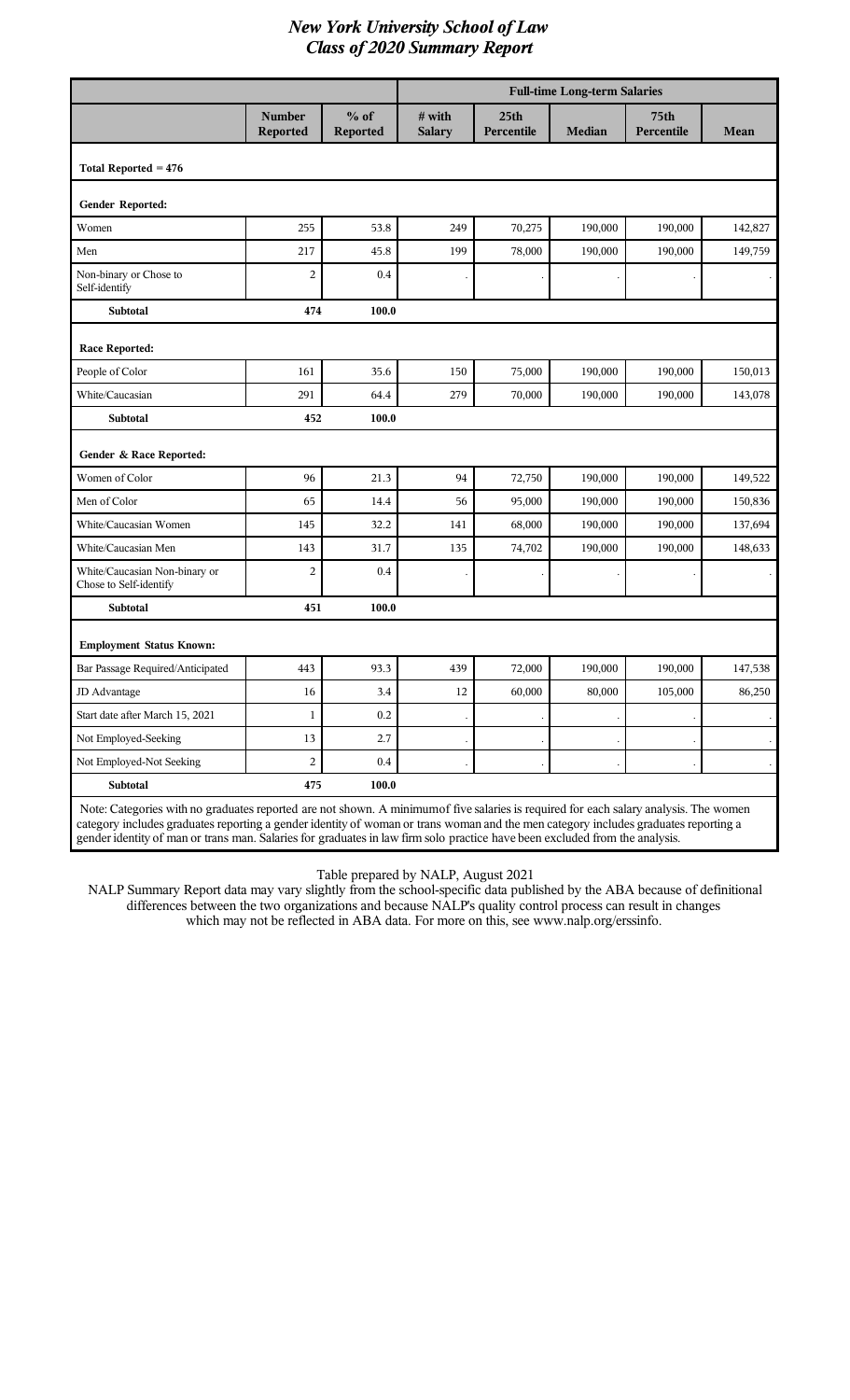|                                                                                                                                                                                                                                                                                                                                                                                                                        |                                  |                           | <b>Full-time Long-term Salaries</b> |                                |               |                                |         |
|------------------------------------------------------------------------------------------------------------------------------------------------------------------------------------------------------------------------------------------------------------------------------------------------------------------------------------------------------------------------------------------------------------------------|----------------------------------|---------------------------|-------------------------------------|--------------------------------|---------------|--------------------------------|---------|
|                                                                                                                                                                                                                                                                                                                                                                                                                        | <b>Number</b><br><b>Reported</b> | $%$ of<br><b>Reported</b> | $#$ with<br><b>Salary</b>           | 25 <sub>th</sub><br>Percentile | <b>Median</b> | 75 <sub>th</sub><br>Percentile | Mean    |
| Total Employed or Enrolled in Graduate Studies:                                                                                                                                                                                                                                                                                                                                                                        |                                  |                           |                                     |                                |               |                                |         |
| Employed                                                                                                                                                                                                                                                                                                                                                                                                               | 459                              | 96.6                      | 451                                 | 72,000                         | 190,000       | 190,000                        | 145,907 |
| <b>Subtotal</b>                                                                                                                                                                                                                                                                                                                                                                                                        | 459                              | 96.6                      |                                     |                                |               |                                |         |
| <b>Employment by Sector:</b>                                                                                                                                                                                                                                                                                                                                                                                           |                                  |                           |                                     |                                |               |                                |         |
| Private Sector                                                                                                                                                                                                                                                                                                                                                                                                         | 324                              | 70.6                      | 319                                 | 190,000                        | 190,000       | 190,000                        | 180,037 |
| <b>Public Sector</b>                                                                                                                                                                                                                                                                                                                                                                                                   | 135                              | 29.4                      | 132                                 | 55,000                         | 65,000        | 70,632                         | 63,428  |
| <b>Subtotal</b>                                                                                                                                                                                                                                                                                                                                                                                                        | 459                              | 100.0                     |                                     |                                |               |                                |         |
| Full-time or Part-time Job Status:                                                                                                                                                                                                                                                                                                                                                                                     |                                  |                           |                                     |                                |               |                                |         |
| Bar Passage Required/Anticipated:<br>Full-time                                                                                                                                                                                                                                                                                                                                                                         | 441                              | 96.1                      | 439                                 | 72,000                         | 190,000       | 190,000                        | 147,538 |
| Bar Passage Required/Anticipated:<br>Part-time                                                                                                                                                                                                                                                                                                                                                                         | $\overline{2}$                   | 0.4                       |                                     |                                |               |                                |         |
| JD Advantage: Full-time                                                                                                                                                                                                                                                                                                                                                                                                | 15                               | 3.3                       | 12                                  | 60,000                         | 80,000        | 105,000                        | 86,250  |
| JD Advantage: Part-time                                                                                                                                                                                                                                                                                                                                                                                                | 1                                | 0.2                       |                                     |                                |               |                                |         |
| <b>Subtotal</b>                                                                                                                                                                                                                                                                                                                                                                                                        | 459                              | 100.0                     |                                     |                                |               |                                |         |
| <b>Employment Categories:</b>                                                                                                                                                                                                                                                                                                                                                                                          |                                  |                           |                                     |                                |               |                                |         |
| <b>Business</b>                                                                                                                                                                                                                                                                                                                                                                                                        | 11                               | 2.4                       | 9                                   | 75,000                         | 100,000       | 150,000                        | 104,222 |
| Judicial Clerk                                                                                                                                                                                                                                                                                                                                                                                                         | 20                               | 4.4                       | 20                                  | 65,735                         | 69,927        | 73,159                         | 68,738  |
| Private Practice                                                                                                                                                                                                                                                                                                                                                                                                       | 313                              | 68.2                      | 310                                 | 190,000                        | 190,000       | 190,000                        | 182,238 |
| Government                                                                                                                                                                                                                                                                                                                                                                                                             | 21                               | 4.6                       | 19                                  | 60,000                         | 67,000        | 74,702                         | 68,376  |
| Public Interest                                                                                                                                                                                                                                                                                                                                                                                                        | 94                               | 20.5                      | 93                                  | 52,000                         | 62,730        | 70,000                         | 61,276  |
| <b>Subtotal</b>                                                                                                                                                                                                                                                                                                                                                                                                        | 459                              | 100.0                     |                                     |                                |               |                                |         |
| Note: Categories with no graduates reported are not shown. A minimum of five salaries is required for each salary analysis. Private sector<br>includes jobs in law firms and business. All other jobs are considered public sector. Employment by sector does not include graduates for<br>whom employer type was not reported. Salaries for graduates in law firm solo practice have been excluded from the analysis. |                                  |                           |                                     |                                |               |                                |         |

Table prepared by NALP, August 2021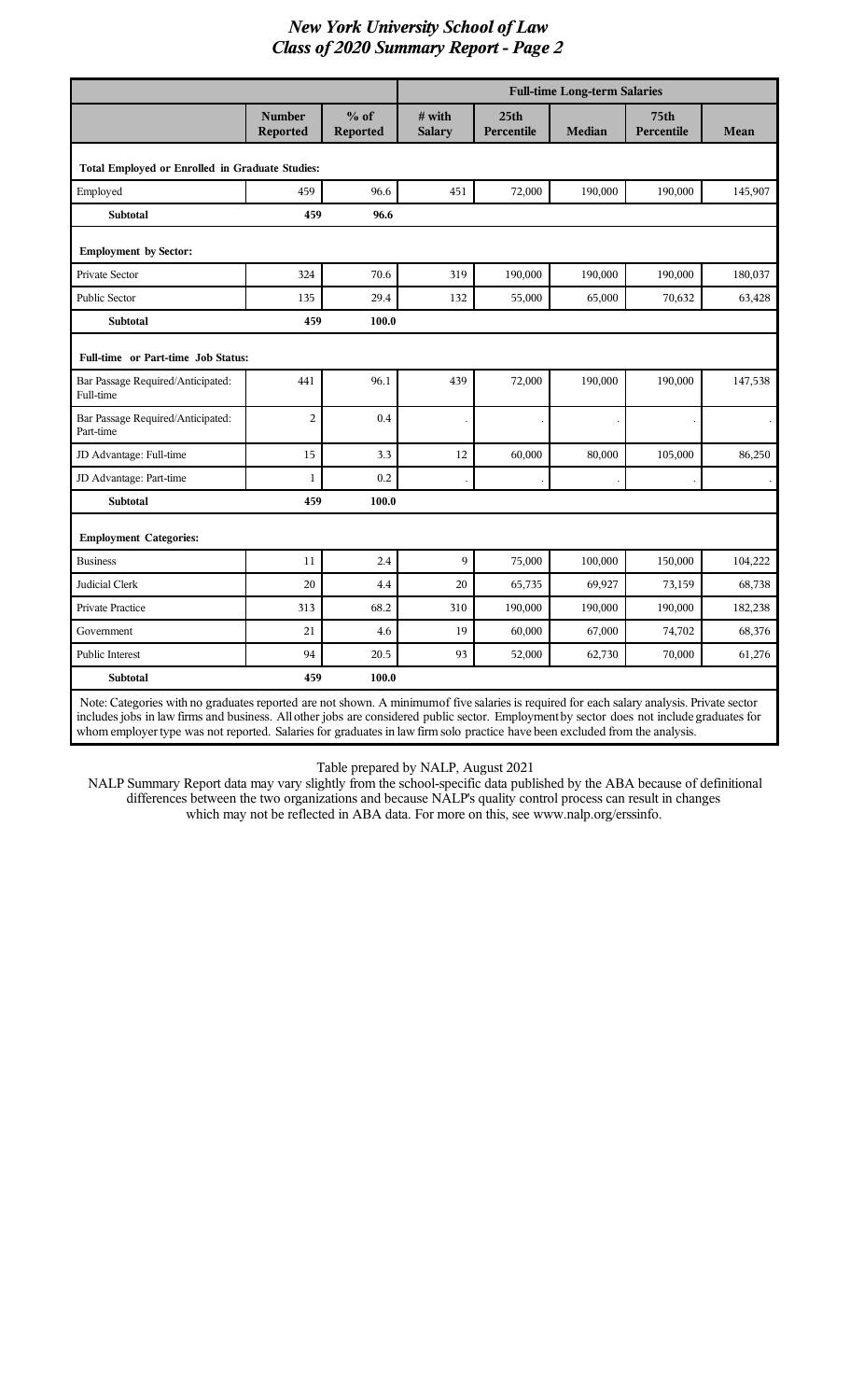|                                                                                                                             |                                  |                    | <b>Full-time Long-term Salaries</b> |                                |               |                                |         |
|-----------------------------------------------------------------------------------------------------------------------------|----------------------------------|--------------------|-------------------------------------|--------------------------------|---------------|--------------------------------|---------|
|                                                                                                                             | <b>Number</b><br><b>Reported</b> | $%$ of<br>Reported | # with<br><b>Salary</b>             | 25 <sub>th</sub><br>Percentile | <b>Median</b> | 75 <sub>th</sub><br>Percentile | Mean    |
| <b>Business Jobs:</b>                                                                                                       |                                  |                    |                                     |                                |               |                                |         |
| Bar Passage Required/Anticipated                                                                                            | 4                                | 36.4               |                                     |                                |               |                                |         |
| JD Advantage                                                                                                                | 7                                | 63.6               | 5                                   | 90,000                         | 100,000       | 150,000                        | 112,000 |
| <b>Subtotal</b>                                                                                                             | 11                               | 100.0              |                                     |                                |               |                                |         |
| <b>Private Practice Jobs:</b>                                                                                               |                                  |                    |                                     |                                |               |                                |         |
| Bar Passage Required/Anticipated                                                                                            | 312                              | 99.7               | 310                                 | 190,000                        | 190,000       | 190,000                        | 182,238 |
| JD Advantage                                                                                                                | $\mathbf{1}$                     | 0.3                |                                     |                                |               |                                |         |
| <b>Subtotal</b>                                                                                                             | 313                              | 100.0              |                                     |                                |               |                                |         |
| <b>Government Jobs:</b>                                                                                                     |                                  |                    |                                     |                                |               |                                |         |
| Bar Passage Required/Anticipated                                                                                            | 20                               | 95.2               | 18                                  | 60,000                         | 64,500        | 74,702                         | 66,064  |
| JD Advantage                                                                                                                | $\mathbf{1}$                     | 4.8                |                                     |                                |               |                                |         |
| <b>Subtotal</b>                                                                                                             | 21                               | 100.0              |                                     |                                |               |                                |         |
| Judicial Clerkships:                                                                                                        |                                  |                    |                                     |                                |               |                                |         |
| Federal                                                                                                                     | 16                               | 80.0               | 16                                  | 68,500                         | 70,632        | 74,148                         | 70,717  |
| <b>State</b>                                                                                                                | 4                                | 20.0               |                                     |                                |               |                                |         |
| Subtotal                                                                                                                    | 20                               | 100.0              |                                     |                                |               |                                |         |
| Note: Categories with no graduates reported are not shown. A minimum of five salaries is required for each salary analysis. |                                  |                    |                                     |                                |               |                                |         |

Salaries for graduates in law firm solo practice have been excluded from the analysis.

I

Table prepared by NALP, August 2021

 $\overline{\phantom{a}}$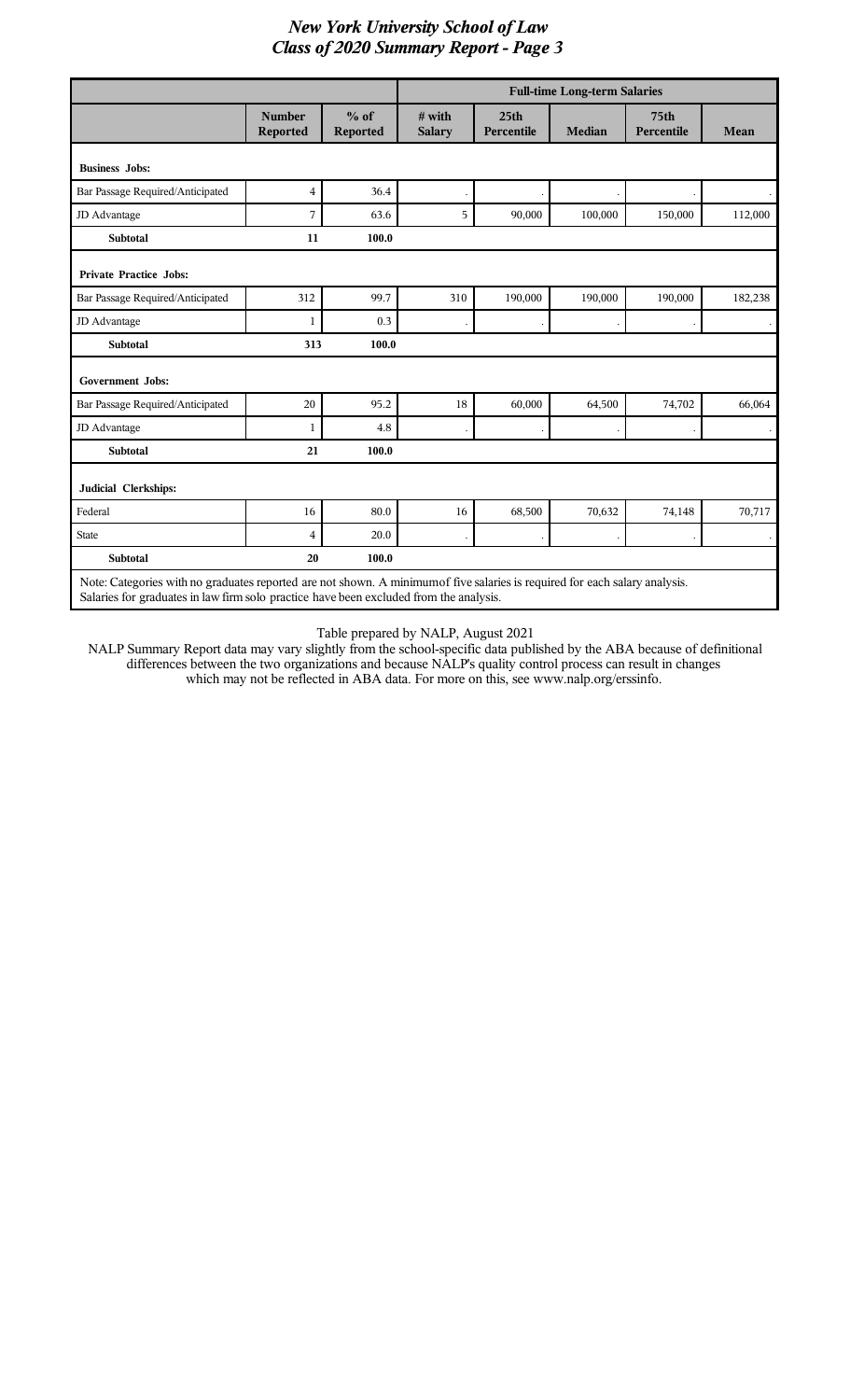|                                                                                                                                                                                                                       |                                  |                           | <b>Full-time Long-term Salaries</b> |                                |               |                                |         |
|-----------------------------------------------------------------------------------------------------------------------------------------------------------------------------------------------------------------------|----------------------------------|---------------------------|-------------------------------------|--------------------------------|---------------|--------------------------------|---------|
|                                                                                                                                                                                                                       | <b>Number</b><br><b>Reported</b> | $%$ of<br><b>Reported</b> | $#$ with<br><b>Salary</b>           | 25 <sub>th</sub><br>Percentile | <b>Median</b> | 75 <sub>th</sub><br>Percentile | Mean    |
| <b>Public Interest Jobs:</b>                                                                                                                                                                                          |                                  |                           |                                     |                                |               |                                |         |
| Bar Passage Required/Anticipated                                                                                                                                                                                      | 87                               | 92.6                      | 87                                  | 52,000                         | 63,000        | 70,000                         | 61,306  |
| JD Advantage                                                                                                                                                                                                          | 7                                | 7.4                       | 6                                   | 40,000                         | 60,000        | 65,000                         | 60,833  |
| <b>Subtotal</b>                                                                                                                                                                                                       | 94                               | 100.0                     |                                     |                                |               |                                |         |
| Size of Law Firm (by # of Attorneys):                                                                                                                                                                                 |                                  |                           |                                     |                                |               |                                |         |
| $1 - 10$                                                                                                                                                                                                              | 10                               | 3.2                       | 8                                   | 57,500                         | 70,500        | 115,000                        | 90,750  |
| 11-25                                                                                                                                                                                                                 | 6                                | 1.9                       | 5                                   | 82,500                         | 90,000        | 100,000                        | 93,900  |
| 26-50                                                                                                                                                                                                                 | 5                                | 1.6                       | 5                                   | 107,000                        | 110,000       | 165,000                        | 134,400 |
| 51-100                                                                                                                                                                                                                | 5                                | 1.6                       | 5                                   | 130,000                        | 135,000       | 150,000                        | 141,000 |
| 101-250                                                                                                                                                                                                               | 10                               | 3.2                       | 10                                  | 190,000                        | 192,500       | 195,000                        | 182,000 |
| 251-500                                                                                                                                                                                                               | 31                               | 9.9                       | 31                                  | 190,000                        | 190,000       | 190,000                        | 184,968 |
| $501+$                                                                                                                                                                                                                | 246                              | 78.6                      | 246                                 | 190,000                        | 190,000       | 190,000                        | 188,485 |
| <b>Subtotal</b>                                                                                                                                                                                                       | 313                              | 100.0                     |                                     |                                |               |                                |         |
| Type of Law Firm Job:                                                                                                                                                                                                 |                                  |                           |                                     |                                |               |                                |         |
| Associate/Entry-level Attorney                                                                                                                                                                                        | 307                              | 98.1                      | 307                                 | 190,000                        | 190,000       | 190,000                        | 183,481 |
| Law Clerk                                                                                                                                                                                                             | 6                                | 1.9                       |                                     |                                |               |                                |         |
| <b>Subtotal</b>                                                                                                                                                                                                       | 313                              | 100.0                     |                                     |                                |               |                                |         |
| Note: Categories with no graduates reported are not shown. A minimum of five salaries is required for each salary analysis.<br>Salaries for graduates in law firm solo practice have been excluded from the analysis. |                                  |                           |                                     |                                |               |                                |         |

I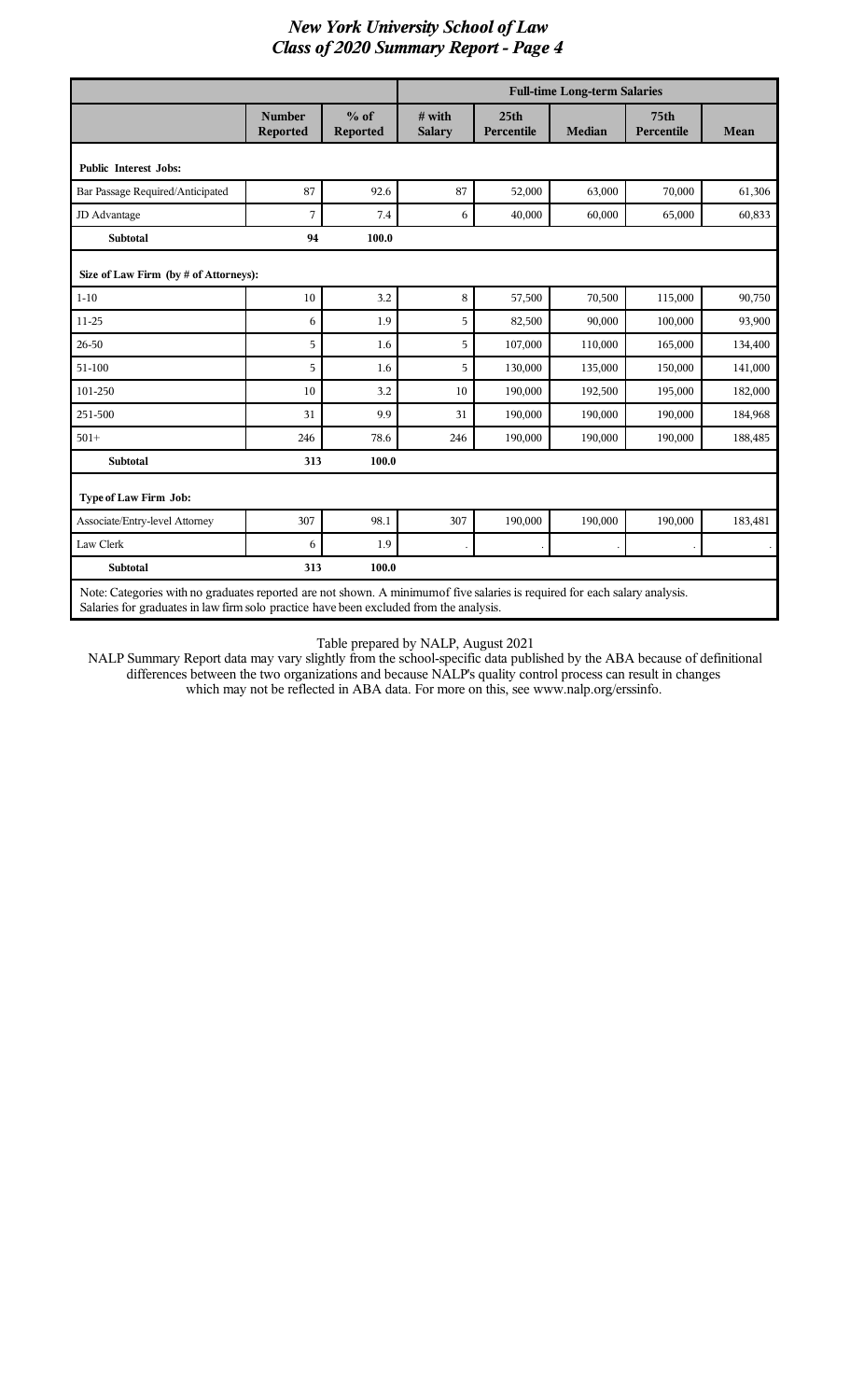|                                                                                                                                                                                                                       |                           |                           | <b>Full-time Long-term Salaries</b> |                                |               |                                |         |
|-----------------------------------------------------------------------------------------------------------------------------------------------------------------------------------------------------------------------|---------------------------|---------------------------|-------------------------------------|--------------------------------|---------------|--------------------------------|---------|
|                                                                                                                                                                                                                       | <b>Number</b><br>Reported | $%$ of<br><b>Reported</b> | # with<br><b>Salary</b>             | 25 <sub>th</sub><br>Percentile | <b>Median</b> | 75 <sub>th</sub><br>Percentile | Mean    |
| <b>Jobs Taken by Region:</b>                                                                                                                                                                                          |                           |                           |                                     |                                |               |                                |         |
| New England                                                                                                                                                                                                           | 7                         | 1.5                       | 7                                   | 53,000                         | 55,000        | 66,820                         | 58,115  |
| Mid-Atlantic                                                                                                                                                                                                          | 337                       | 73.4                      | 332                                 | 103,500                        | 190,000       | 190,000                        | 157,301 |
| E North Central                                                                                                                                                                                                       | 5                         | 1.1                       | 5                                   | 60,000                         | 70,989        | 115,000                        | 97,198  |
| W North Central                                                                                                                                                                                                       | $\overline{4}$            | 0.9                       |                                     |                                |               |                                |         |
| South Atlantic                                                                                                                                                                                                        | 42                        | 9.2                       | 41                                  | 56,000                         | 72,750        | 190,000                        | 108,541 |
| E South Central                                                                                                                                                                                                       | 5                         | 1.1                       | 5                                   | 52,000                         | 52,000        | 64,649                         | 72,730  |
| W South Central                                                                                                                                                                                                       | 7                         | 1.5                       | 7                                   | 70,000                         | 190,000       | 190,000                        | 138,426 |
| Mountain                                                                                                                                                                                                              | 3                         | 0.7                       |                                     |                                |               |                                |         |
| Pacific                                                                                                                                                                                                               | 40                        | 8.7                       | 38                                  | 65,000                         | 190,000       | 190,000                        | 135,650 |
| Non-US locations                                                                                                                                                                                                      | 9                         | 2.0                       | 9                                   | 75,000                         | 100,000       | 190,000                        | 120,578 |
| <b>Subtotal</b>                                                                                                                                                                                                       | 459                       | 100.0                     |                                     |                                |               |                                |         |
| <b>Location of Jobs:</b>                                                                                                                                                                                              |                           |                           |                                     |                                |               |                                |         |
| In-State                                                                                                                                                                                                              | 323                       | 70.4                      | 318                                 | 150,000                        | 190,000       | 190,000                        | 160,733 |
| Out of State                                                                                                                                                                                                          | 136                       | 29.6                      | 133                                 | 59,670                         | 72,750        | 190,000                        | 110,460 |
| <b>Subtotal</b>                                                                                                                                                                                                       | 459                       | 100.0                     |                                     |                                |               |                                |         |
| # States and Territories with Employed Grads:                                                                                                                                                                         |                           |                           |                                     |                                |               |                                |         |
|                                                                                                                                                                                                                       | 23                        |                           |                                     |                                |               |                                |         |
| Total #                                                                                                                                                                                                               | 23                        |                           |                                     |                                |               |                                |         |
| Note: Categories with no graduates reported are not shown. A minimum of five salaries is required for each salary analysis.<br>Salaries for graduates in law firm solo practice have been excluded from the analysis. |                           |                           |                                     |                                |               |                                |         |

#### Table prepared by NALP, August 2021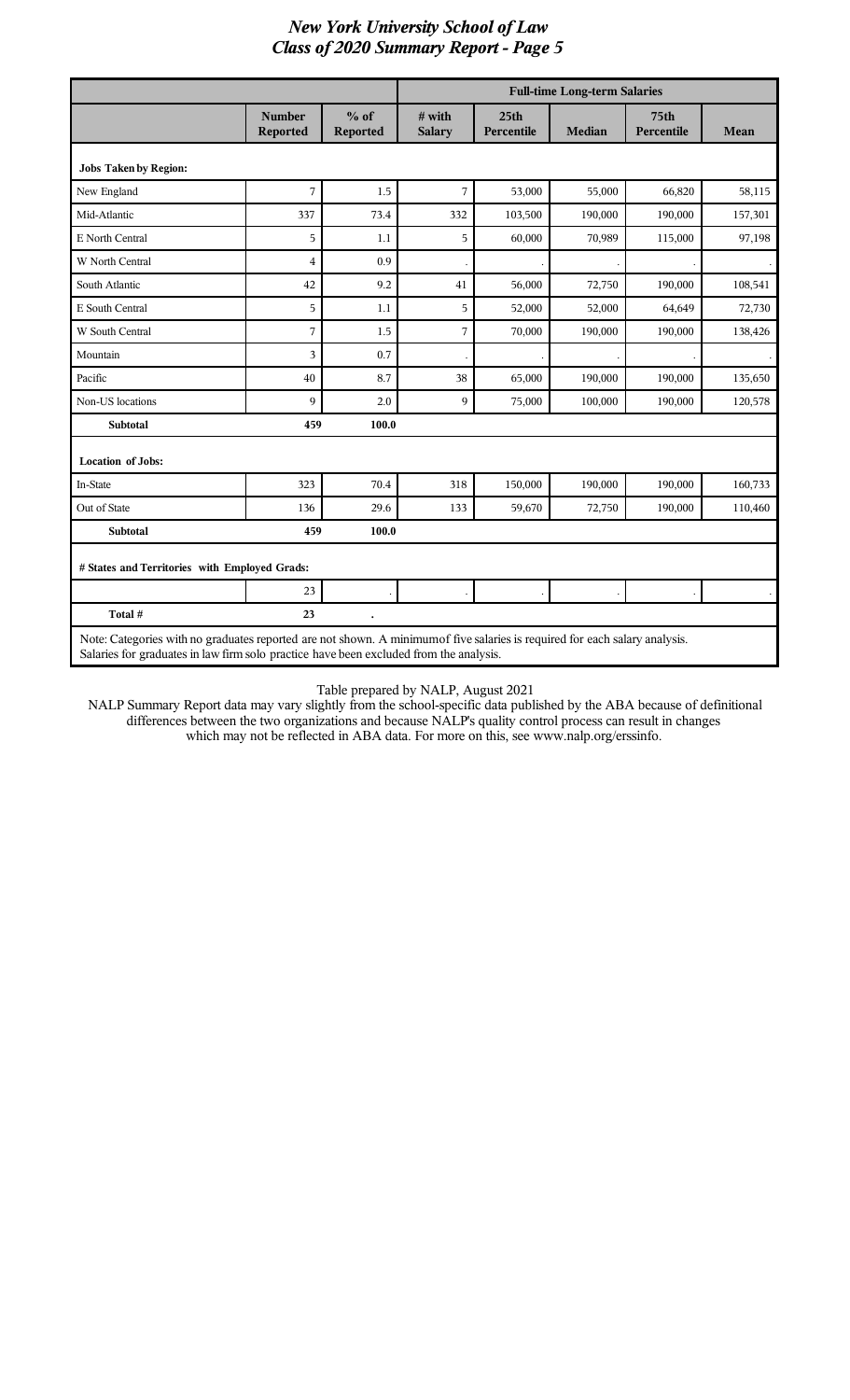|                                                                                                                                                                                                            | <b>Number</b><br><b>Reported</b> | $%$ of<br><b>Reported</b> |  |  |  |  |
|------------------------------------------------------------------------------------------------------------------------------------------------------------------------------------------------------------|----------------------------------|---------------------------|--|--|--|--|
| Source of Job:                                                                                                                                                                                             |                                  |                           |  |  |  |  |
| OCI                                                                                                                                                                                                        | 199                              | 63.6                      |  |  |  |  |
| Internship/externship experience                                                                                                                                                                           | 30                               | 9.6                       |  |  |  |  |
| Job fair/consortia                                                                                                                                                                                         | 15                               | 4.8                       |  |  |  |  |
| Job posting in CSO                                                                                                                                                                                         | 10                               | 3.2                       |  |  |  |  |
| Clerkship application process or<br>OSCAR                                                                                                                                                                  | 9                                | 2.9                       |  |  |  |  |
| Returned to or continued with<br>pre-law school employer                                                                                                                                                   | 6                                | 1.9                       |  |  |  |  |
| Referral                                                                                                                                                                                                   | 17                               | 5.4                       |  |  |  |  |
| Other                                                                                                                                                                                                      | 27                               | 8.6                       |  |  |  |  |
| <b>Subtotal</b>                                                                                                                                                                                            | 313                              | 100.0                     |  |  |  |  |
| Timing of Job Offer:                                                                                                                                                                                       |                                  |                           |  |  |  |  |
| Before graduation                                                                                                                                                                                          | 380                              | 86.2                      |  |  |  |  |
| After graduation                                                                                                                                                                                           | 61                               | 13.8                      |  |  |  |  |
| <b>Subtotal</b>                                                                                                                                                                                            | 441                              | 100.0                     |  |  |  |  |
| <b>Search Status of Employed Grads:</b>                                                                                                                                                                    |                                  |                           |  |  |  |  |
| Seeking a different job                                                                                                                                                                                    | 33                               | 7.7                       |  |  |  |  |
| Not seeking a different job                                                                                                                                                                                | 396                              | 92.3                      |  |  |  |  |
| <b>Subtotal</b>                                                                                                                                                                                            | 429<br>100.0                     |                           |  |  |  |  |
| Note: Figures are based on jobs for which the item was<br>reported, and thus may not add to the total number of jobs.<br>Timing of job offer figures exclude any graduates starting their<br>own practice. |                                  |                           |  |  |  |  |

Table prepared by NALP, August 2021